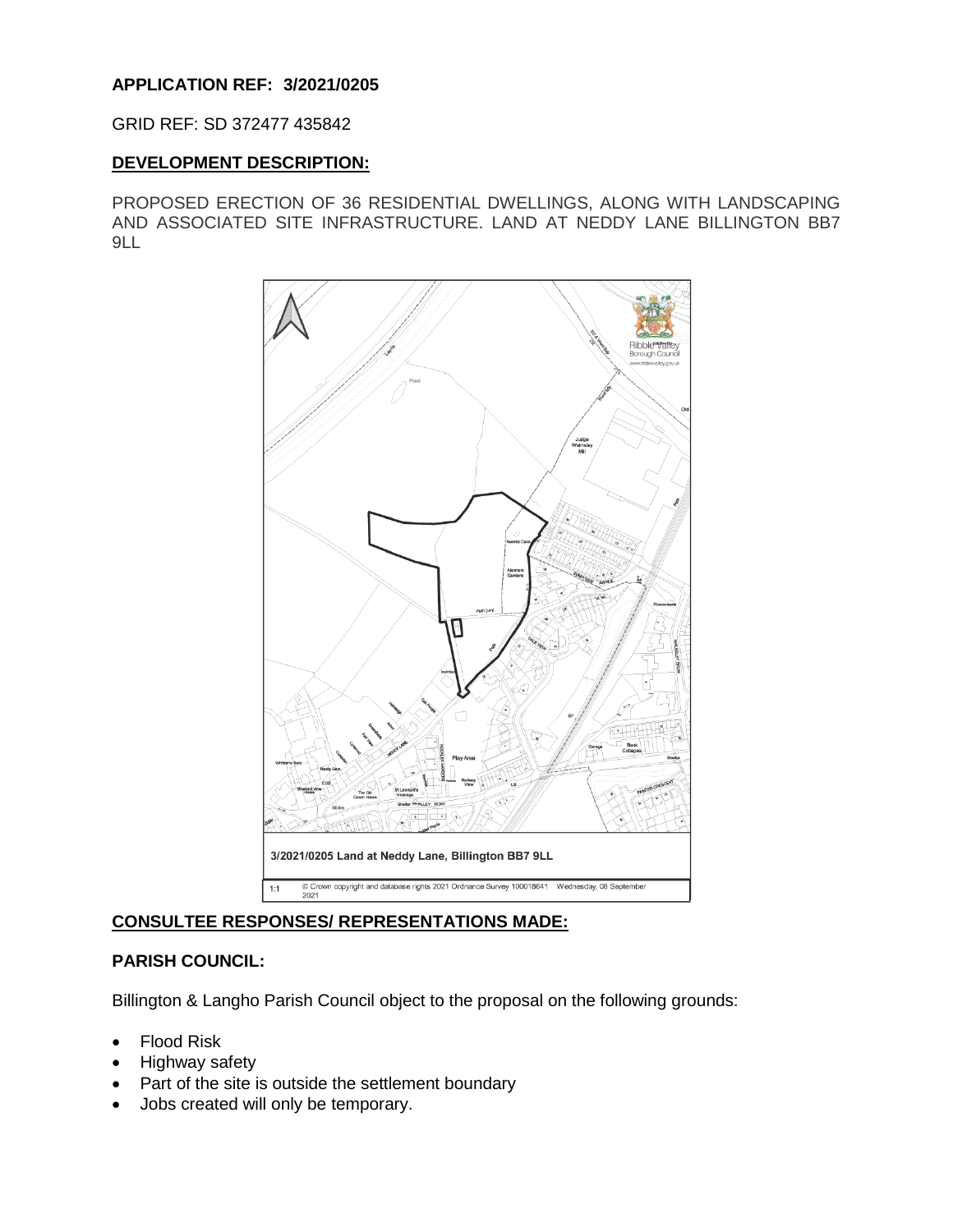## **ENVIRONMENT DIRECTORATE (COUNTY SURVEYOR):**

LCC Highways raised no objections in principle to the scheme but have suggested technical conditions to address some outstanding issues.

### **ENVIRONMENT AGENCY:**

The applicant has submitted a revised FRA and the Environment Agency were reconsulted. They have now confirmed that they have no objections, subject to technical conditions.

## **LEAD LOCAL FLOOD AUTHORITY (LLFA)**

The Lead Local Flood Authority has no objection to the proposed development, subject to the inclusion of conditions.

## **UNITED UTILITIES:**

No objections. UU recommend that conditions are imposed in relation to drainage and have also advised that part of the site includes land within UU's ownership. They have requested that the developer continues to engage with them with regard to works that may affect their infrastructure.

## **LCC CONTRIBUTIONS:**

In their consultation response of  $9<sup>th</sup>$  March 2021 LCC education requested the following contributions towards school places.

Due to a current adequate supply of primary places LCC are not seeking any contribution towards this.

They seek a contribution towards 3 secondary school places. £23,061.75 x 3 places = £69,185.25

## **LANCASHIRE FIRE AND RESCUE:**

It should be ensured that the scheme fully meets all the requirements of Building Regulations Approved Document B, Part B5 'Access and facilities for the Fire Service'. Land at Neddy Lane, Billington, BB7 9LL If Document B, Part B5 cannot be fully complied with then, in certain circumstances, the installation of a residential sprinkler system may be used as a compensatory feature, but professional advice should be sought in such cases.

#### **ADDITIONAL REPRESENTATIONS:**

Letters of representation have been received from 15 addresses objecting to the application on the following grounds:

- Loss of a greenfield site.
- Inadequate local infrastructure, schools, doctors etc.
- The plans do not accurately show the relationship between existing dwellings and the new development.
- Trees are not accurately shown.
- The watercourse should be maintained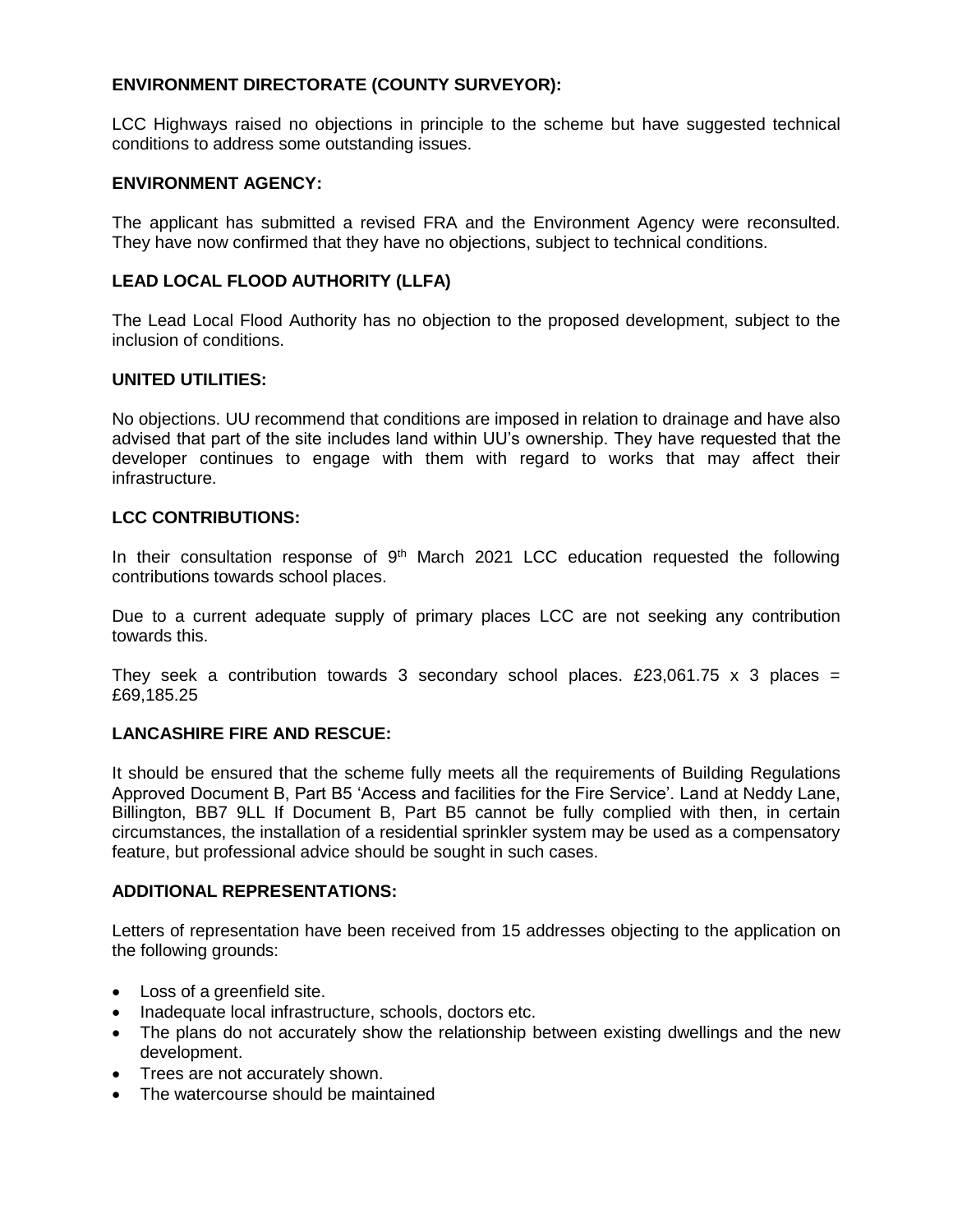- Detrimental impact on wildlife
- Flood risk
- Poor access to Whalley Road, excessive on street parking
- Disruption during construction / Devaluation of property

## 1. **Site Description and Surrounding Area**

- 1.1 The application relates to a greenfield area of land 1.8 Hectares in size. The site is located in Billington and the extent of the area to be developed is a committed housing site within the settlement boundary. An area to the west and a separate parcel to the West in included in the red edge to provide a SUDS pond and compensatory flood water storage area.
- 1.2 The site is to the West of Dale View and is adjoined by residential development to the East and South which is a mix of modern and older properties. To the North and West are open fields.
- 1.3 A public right of way skirts the southern boundary of the site and crosses the centre of it.

## 2. **Proposed Development for which consent is sought**

- 2.1 The application seeks full planning permission for 36 dwellings, which comprises the following mix of accommodation
	- 26no. dwellings comprising 17no. four-bedroom properties and 9no. three-bedroom properties (Private market sale).
	- 2no. two-bedroom bungalows, (Affordable Housing, over 55s, made available for shared ownership).
	- 8no. one bedroom maisonette apartments (Affordable Housing, made available for affordable rent).
- 2.2 The submitted layout proposes that the vehicular access to the site will be an extension of Dale View which is a modern development accessed directly off Whalley Road. There will also be pedestrian links to the site via the existing footpath network to the South.
- 2.3 The development will be arranged around a central spine road which leads to courtyard parking for the apartments and bungalows to the North of the site and 3 cul-de-sacs which terminate towards the Western boundaries. A SUDS attenuation pond is located to the West with an area of informal open space around it.
- 2.4 The submitted details propose that 30% (rounded down to the nearest unit) of the housing to be provided on site will be affordable in accordance with Policy H3 of the adopted Core Strategy.

## 3. **Relevant Planning History**

#### **3/2017/0133**

The erection of 41 dwellings and associated works. (Approved)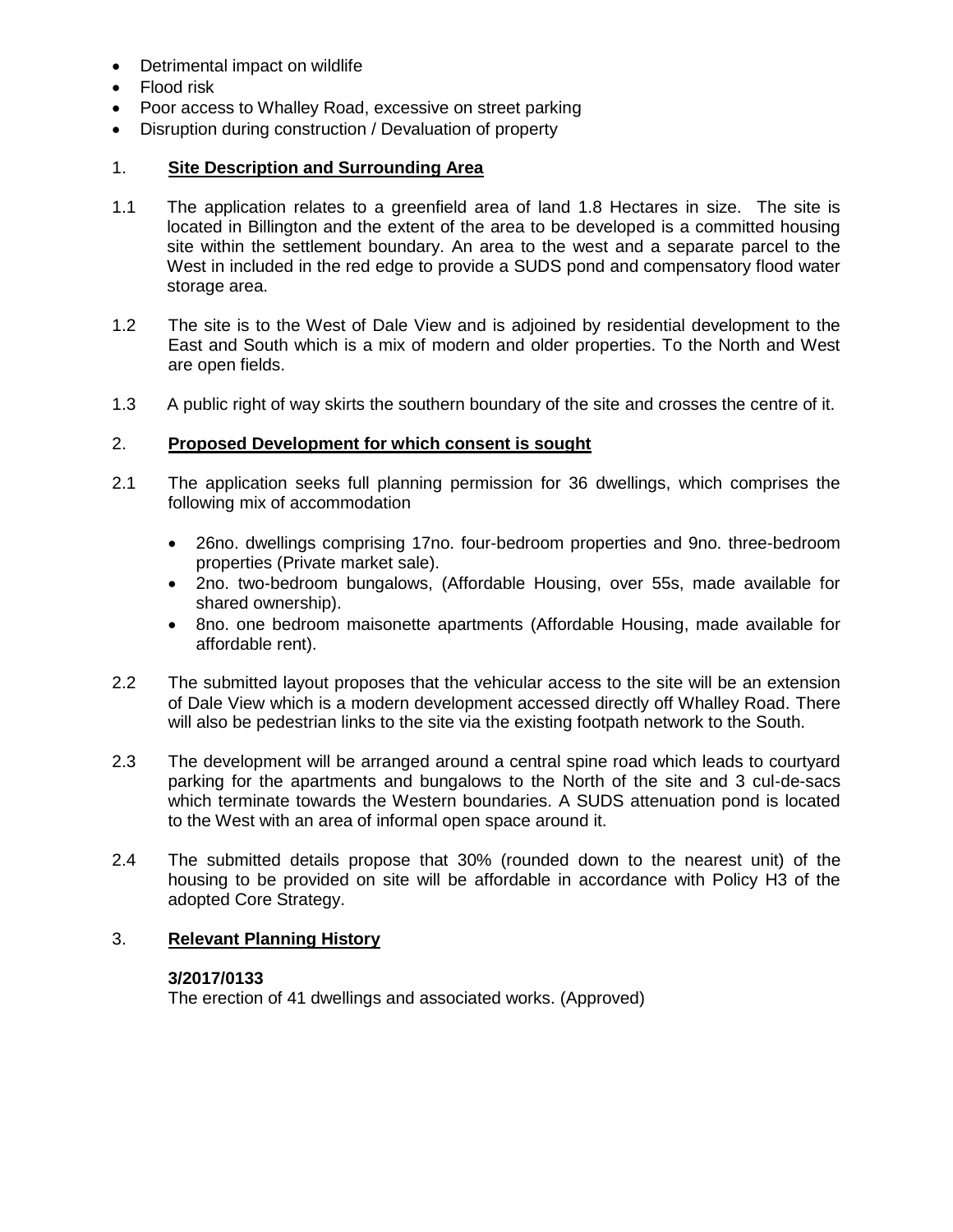## 4. **Relevant Policies**

## **Ribble Valley Core Strategy**

Policy DS1: Development Strategy Policy DS2: Sustainable Development Policy EN4: Biodiversity and Geodiversity Policy DMG1: General Considerations Policy DMG2: Strategic Considerations Policy DMG3: Transport and Mobility Policy DME2: Landscape and Townscape Protection Policy DME3: Site and Species Protection and Conservation Policy H1: Housing Provision Policy H2: Housing Balance Policy H3: Affordable Housing Policy DME6: Water Management Policy DMH1: Affordable Housing Criteria Policy DMB4: Open Space Provision

National Planning Policy Framework (NPPF) National Planning Practice Guidance (NPPG) Technical Guidance to National Planning Policy Framework

## 5. **Assessment of Proposed Development**

## 5.1 Principle of Development:

- 5.1.1 The application is for the construction of 36 new dwellings. The majority of the site lies within the settlement boundary of Billington and is identified as a committed housing site under policy DS1 of the Housing and Economic Development DPD, adopted in October 2019. Despite reference being made by objectors to this being a greenbelt site, it does not lie within the greenbelt boundary. An earlier consent (3/2017/0133) for 41 dwellings remained extant until November 2020.
- 5.1.2 There are two areas of the site which are outside the settlement boundary. These are an area to the West adjoining the site and another parcel further West both of which are within open countryside. Since the previous approval there has been a material change in circumstances with regards to the EA flood zones and therefore it is necessary to provide infrastructure to mitigate against flood risk. The area directly to the West is proposed to be a SUDS pond and the separate area is part of the compensatory storage area in the event of flooding, this will be subject to minor regrading but remain as open land. The new dwellings are contained within the extent of the boundaries of the previous approval and the allocated housing site.
- 5.1.3 It is considered that there are material planning considerations which justify the incursion into open countryside.
	- The site is a committed housing site, and the infrastructure is needed to allow the development to proceed.
	- The reduction in the number of dwellings results in a more acceptable density which is more in keeping with the character of the area.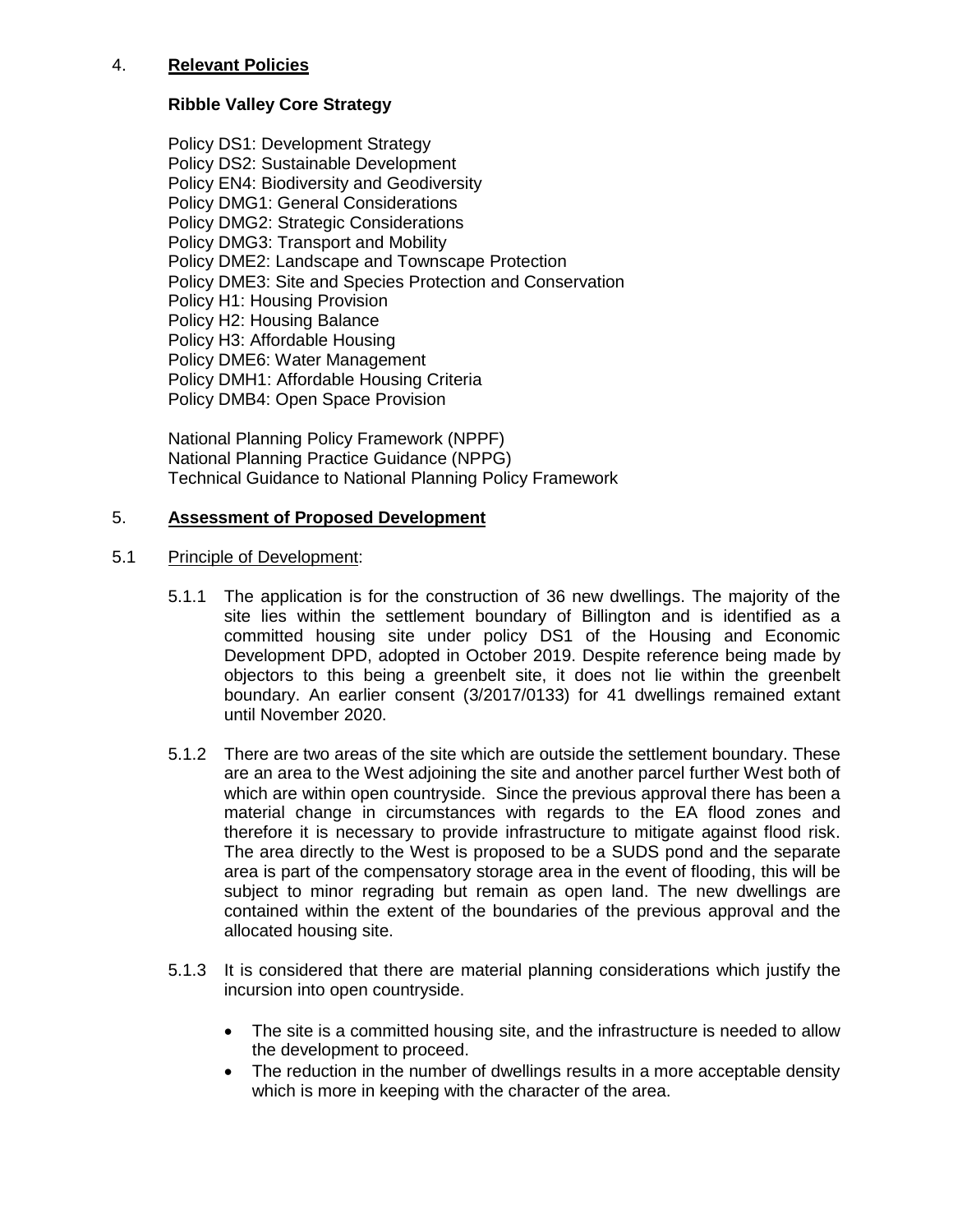- The proposal includes affordable rented units and over 55s accommodation for which there is an evidenced need in this location
- The proposal includes infrastructure which will address flood risk

Therefore, on balance the benefits of the scheme in this particular case are considered to outweigh the harm and it is acceptable in principle.

## 5.2 Impact on Residential Amenity:

- 5.2.1 The 36 dwellings proposed are a mix of two storey 3 and 4 bed houses, a block of apartments and a pair of semi-detached one storey bungalows which are arranged around a central spine road. The site is bounded to the East and South by existing residential development and to the North and West is open countryside.
- 5.2.2 The proposed dwellings are arranged as such that they will maintain adequate facing distances to the existing surrounding dwellings with existing vegetation providing a buffer to those properties on Dale View. There are rows of terraced dwellings on Longworth Road and Sunnyside Avenue whose front and rear elevations are at 90 degrees to the site with a garage court in between them and the site. There is a single detached dwelling on Sunnyside Avenue whose rear elevation will look towards the car park for the apartment block. Additional hedge planting is also proposed to these boundaries. Concerns have been raised by neighbours that some existing dwellings have been extended and this is not reflected on the site plan. This is noted however notwithstanding this it is still considered that the relationship to existing properties is acceptable.
- 5.2.3 The relationship between the new dwellings is also considered adequate with the new dwellings arranged so that there is no direct overlooking from habitable room windows and 1.8 metre boundary treatment proposed to most rear garden boundaries. It is noted that lower boundary treatments in the form of post and rail fences are provided between some gardens, and this raises a concern with regard to privacy between gardens and the future occupants may wish to erect higher boundary treatment. However, the EA has commented that boarded fences may prevent the free flow of water and the developer has been asked to clarify this point as further conditions may be required to specify boundary treatments.

## 5.3 Design, Layout and Visual Amenity:

- 5.3.1 It should be noted that permission has previously been granted for the residential development on this site and the principle is established. The scheme presented consists of a mixture of two storey dwellings, bungalows, and an apartment block from the Redrow "heritage collection" which will be constructed using a mixture of brick, render and wood with brown or grey roof tiles. It will be in keeping with the nearby modern development on Dale View and it is acknowledged that the is a variety of building styles in the vicinity. The number of dwellings has been reduced from the 41 previously approved to 36 and incorporates areas of landscaping which will give a more spacious feel to the development than that previously approved.
- 5.3.2 The layout of the scheme will be located around a central spine road and includes dual aspect properties which take advantage of the views over open countryside and landscaped areas. The proposed layout shows fairly low-density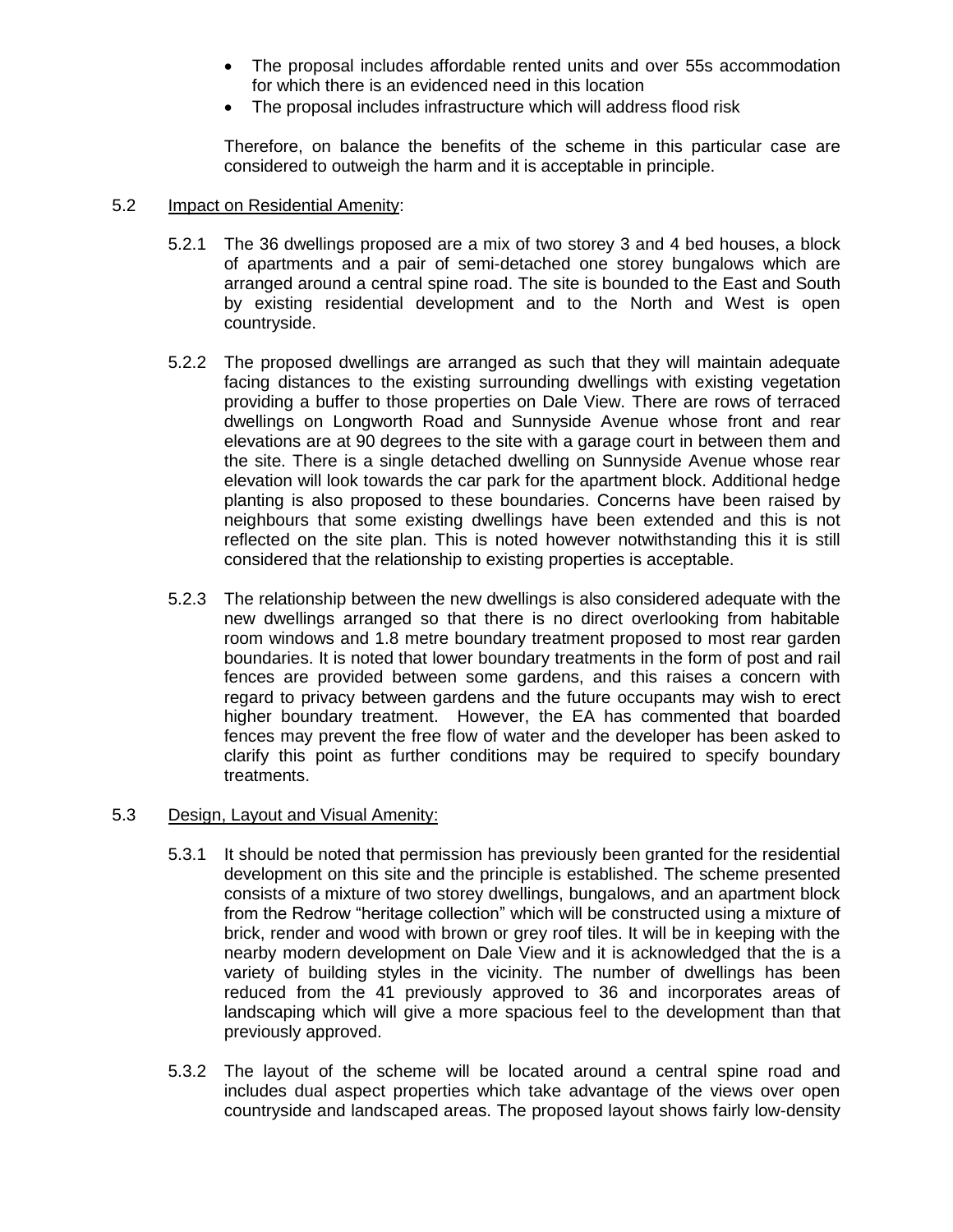development closer to the open land and the higher density to the East of the site. The apartment block nearer to the existing terraced dwellings will reflect the existing urban grain and not appear unduly obtrusive in long distance views.

#### 5.4 Highway Safety and Accessibility:

5.4.1 The Highways Development Control Officer has raised no objection to the principle of the development but has some concerns in respect of several issues which they suggested could be addressed with suitable conditions or further submissions. These concerns relate to the following:

In addition to the plans presented some off-site highway works are required at the new junction to be formed with Dale View and some improvements to the local bus stop infrastructure to aid the sustainability of development.

Whilst the development is in walking distance of a local high school not all the school aged pupils may be eligible to attend the faith school

There will need to be some additional traffic calming measures built into the iunction with Dale View these are expected to be along the lines of a junction table and other similar measures on the approaches to the junction.

All the footways within the site will need to be adjacent to the carriageway

The Public Rights of Way across the site may need to be altered

United Utilities will need to be consulted to ensure that all vehicles that are likely to require access to the pumping station can be accommodated, this may require the provision of some off-street parking.

5.4.2 The strong concerns raised by near residents with regards to the access to the site have been considered however for a development to be refused on highway safety grounds the impacts must be severe and, in this case, the professional advice of LCC highway engineers is that the proposal is acceptable in principle subject to the conditions suggested.

#### 5.5 Landscape/Ecology:

- 5.5.1 The application is accompanied by an arboricultural impact assessment which identifies those trees to be retained. Conditions shall be imposed to ensure that trees shall be protected during the construction. Some neighbours have advised that there are trees within their gardens that are closer to the site than shown and they are concerned that they will not be adequately protected. This can be addressed through a condition that tree protection to BS5837 is installed to the satisfaction of the local planning authority.
- 5.5.2 The existing agricultural field is unlikely to provide very high value habitat. A detailed landscaping scheme shows that there will be additional hedgerow planted throughout the site as well as landscaped areas and tree planting. This will provide a buffer to surrounding development and enhancements to biodiversity through the provision of additional wildlife corridors. Bat and bird boxes should also be integrated within the dwellings. These measures will improve opportunities for nesting and roosting.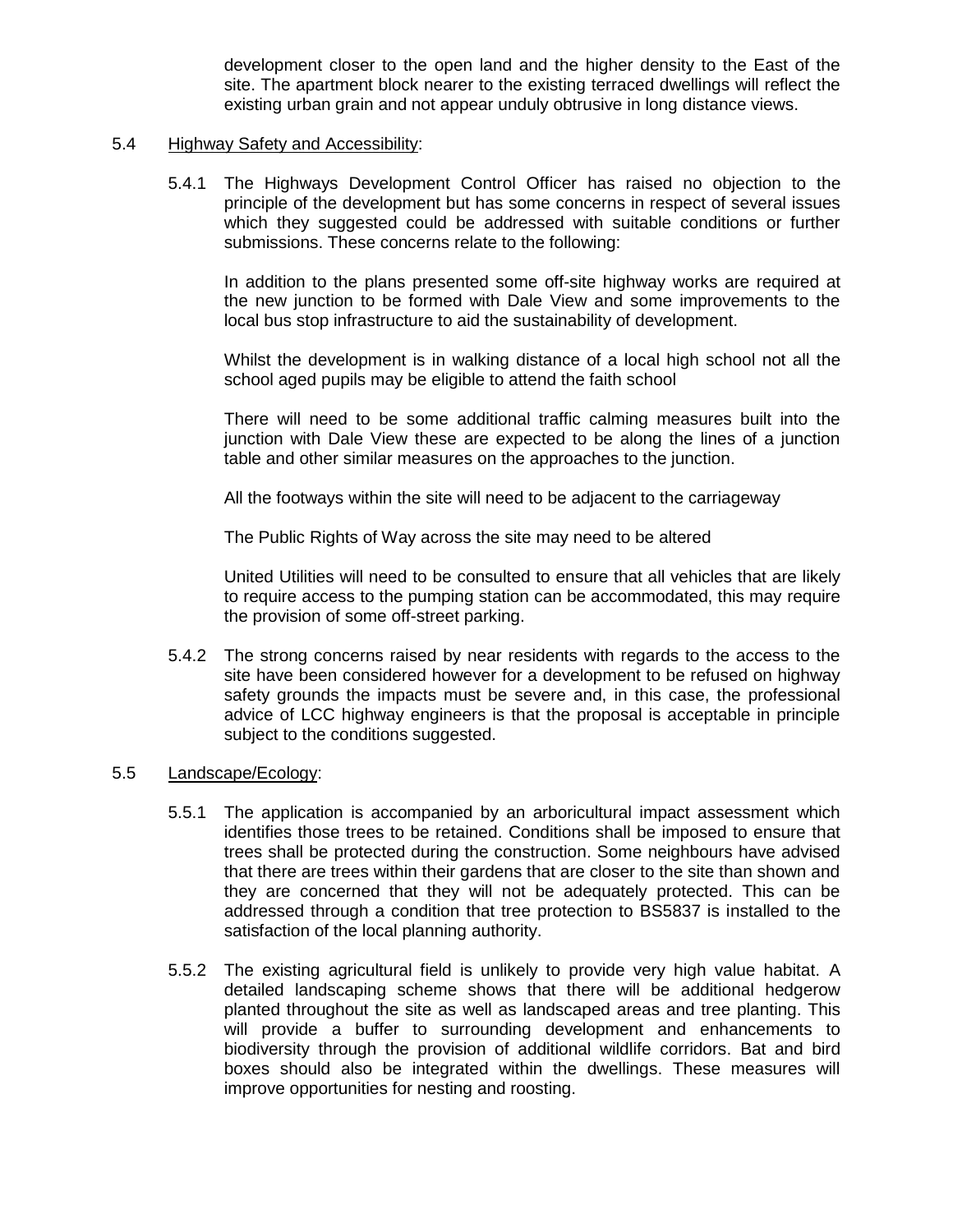5.5.3 There is a culverted watercourse within the site boundaries and some local residents have raised concerns with regards to its damage. Whilst damage to private property is a civil matter, this has been raised with the developer who has given assurances that they will address the concerns and revert to the landowner accordingly

## 5.6 Affordable Housing Provision:

5.6.1 The applicant has submitted a commitment to meet the Core Strategy requirements in relation to overall housing mix and affordable housing provision on site, 30% of 36 units equates to 10.8 dwellings and 10 units are offered as affordable housing. This is compliant with Core Strategy Policy H3 in terms of the level of affordable housing offer. The applicant has engaged in discussions with RVBCs housing officer with respect to the mix and as a result the affordable housing offer is divided into 8 affordable rent units and 2 bungalow units restricted to affordable over 55s accommodation. This offer of less than 15% older persons accommodation has been agreed taking into consideration the particular housing need in this area, where there is an evidenced need for more affordable rented accommodation and less demand for older persons accommodation. As such all 8 of the units within the apartment block will be offered as affordable rented units and in this particular location this mix is considered appropriate. The proposal is therefore considered to accord with policy DMH1.

## 5.7 Flood Risk and Drainage:

- 5.7.1 It is acknowledged that the site lies close to areas at a high risk of flooding and the surrounding area has been impacted by recent flooding events. Whilst the planning process cannot be used to require a developer to deal with existing issues it must be ensured that a development does not increase flood risk elsewhere. Consideration must also be given to the fact that this is currently an open field and when developed proper drainage systems will be put in place. The developer has been in negotiation with the LPA and Environment Agency and has submitted amended details in an attempt to address the concerns raised with regard to flood risk as a result of the proposed development.
- 5.7.2 The Environment Agency have confirmed that the revised details in relation to flood risk, including compensatory storage are acceptable to them in principle and confirmed verbally that they will remove their objection to the proposal subject to conditions. The formal response has yet to be received and this will provide the wording of the conditions and the exact technical details required. This is expected in the next few days and will be reported as a late item to members.
- 5.7.3 The EA have some concerns regarding retention of the compensatory storage scheme and had recommended that this is secured with a Section 106 agreement. The additional land required for the flood compensatory storage is in the same ownership as the land purchased for the housing development. Therefore, the applicant does have an option on the land and has no objection to entering into a legal agreement in principle. The current owner would also need to agree with this.
- 5.7.4 Conditions will also be imposed which will require: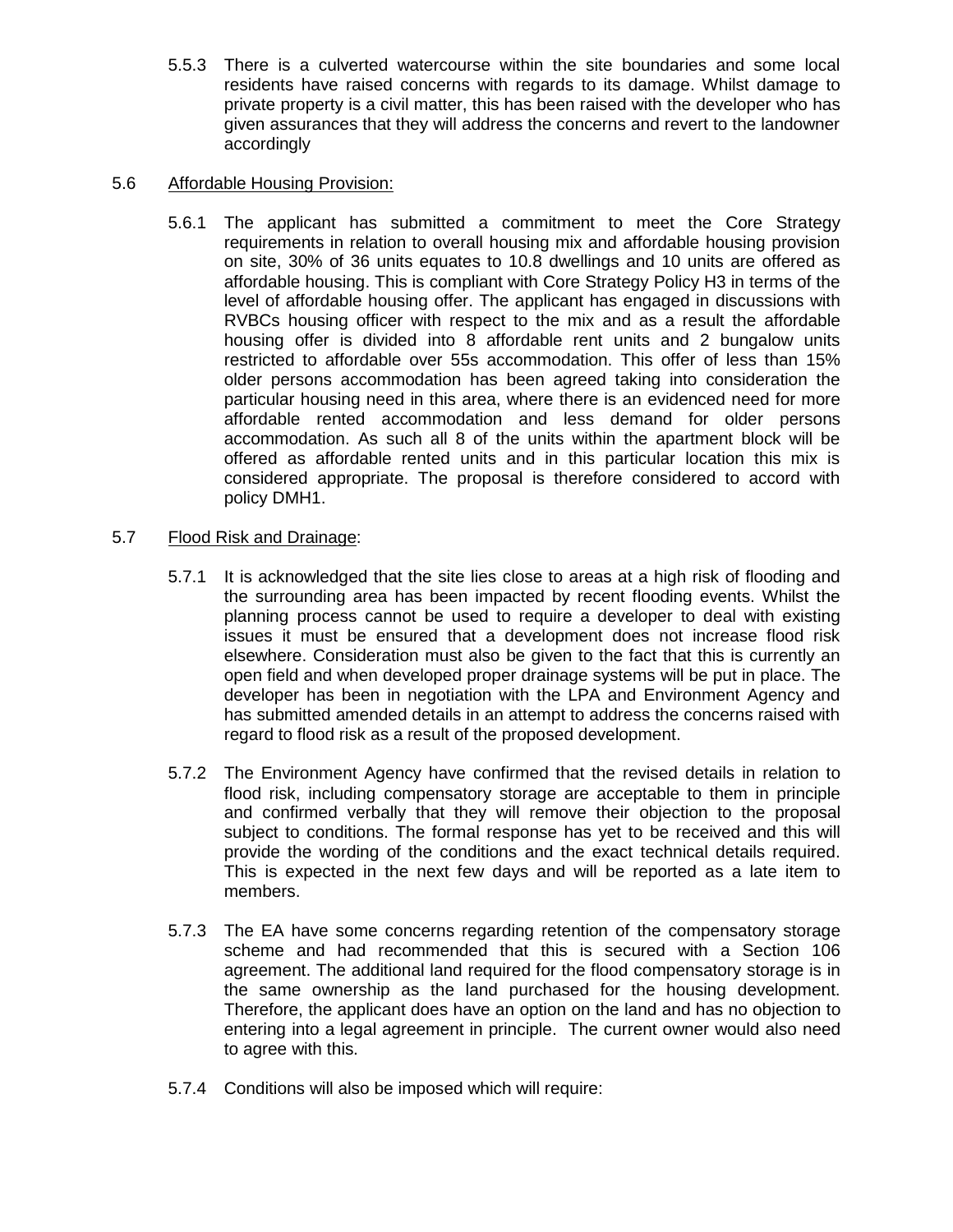- i) Further technical detail regarding how the channel connecting to the flood extent would work.
- ii) Details of a maintenance and retention plan for the compensatory storage. With the retention being secured by S106 agreement
- iii) Compliance with the FRA and specific mitigation.
- 5.7.5 The Local Lead Flood Authority have advised that they have no objection to the proposal subject to the imposition of technical conditions.

## 5.8 Financial contributions.

5.8.1 The proposed development does not include any areas of public open space and a contribution towards off site recreation will be required of £216.90 per occupant based on the following occupancy rate. 1 bed unit 1.3 people £281.97 x 8 = £2,255,76 2 bed unit 1.8 people £390.42 x 2 = £780.84 3 bed unit 2.5 people £542.25 x 9 = £4880.25 4 bed unit 3.1 people ££672.39 x 17 = £11,430.63 5 + bed unit 3.5 people

Total £19,347.48

5.8.2 LCC education have requested a contribution towards 3 secondary school places. £23,061.75 x 3 places = £69,185.25

## 6. **Observations/Consideration of Matters Raised/Conclusion**

- 6.1 The material planning issues raised by the objectors have been discussed within the body of the report. Matters such as temporary disruption during construction and devaluation of property are not planning considerations and therefore not a reason to refuse an application. Contributions are sought where appropriate towards education, recreation and affordable housing and suitable planning conditions imposed to ensure that the development is acceptable in planning terms.
- 6.2 For the reasons outlined above the proposed development is considered to be in accordance with the main aims and objectives of the adopted development plan and do not consider that there are any significant material reasons that would warrant the refusal to grant conditional planning permission subject to a section 106 agreement.

RECOMMENDATION: That the application be DEFERRED and DELEGATED to the Director of Economic Development and Planning for APPROVAL following the satisfactory completion of a Legal Agreement, within 3 months from the date of this Committee meeting or delegated to the Director of Economic Development and Planning in conjunction with the Chairperson and Vice Chairperson of Planning and Development Committee should exceptional circumstances exist beyond the period of 3 months and subject to the following conditions:

1. The development hereby permitted shall be commenced before the expiration of three years from the date of this permission.

REASON: Required to be imposed pursuant to Section 51 of the Planning and Compulsory Purchasing Act 2004.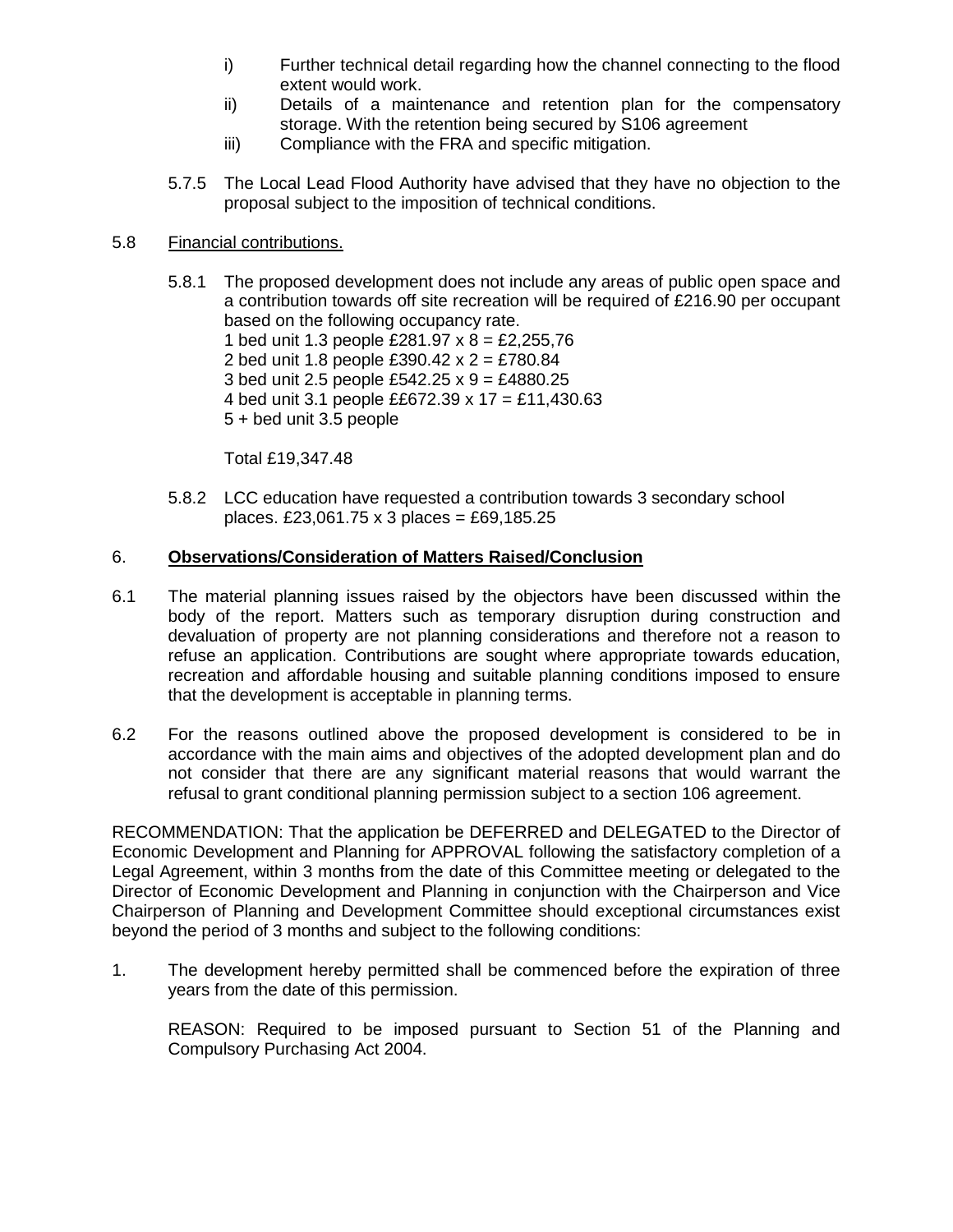2. Unless explicitly required by condition within this consent, the development hereby permitted shall be carried out in complete accordance with the proposals as detailed on drawings:

#### *Approved Plans*

Location Plan 4441-LP-001 Redrow Homes Detailed Site Layout 4441-DSL-001 Redrow Homes Affordable Homes Layout 4441-AFH-001 Redrow Homes Street Scene 4441-SS-01 Redrow Homes Boundary Treatment Layout 4441-BTL-001 Redrow Homes Land Disposal Layout 4441-LDL-001 Redrow Homes Materials Layout 4441-ML-001 Redrow Homes Waste Management Layout 4441-WML-001 Redrow Homes Brick Screen Wall F-SD0806 Redrow Homes Close Boarded Screen Fence F-SD0906 Redrow Homes Knee Rail F-SD0902 Redrow Homes Post and Rail Fence F-SD0900 Redrow Homes Flood Risk and Drainage Strategy 20023\_ FRA Banners Gate Drainage Strategy Plan 20023 - DS01 - Rev C Banners Gate Drive Swept Path Analysis – Layout Plan 20023 - DSP-01 - Rev A Banners Gate Flood Routing Exceedance Plan 20023 - SK06 - Rev A Banners Gate Highway Longitudinal Sections Sheet 1 of 2 20023 - SK04 Banners Gate Highway Longitudinal Sections Sheet 2 of 2 20023 - SK05 Banners Gate Proposed Extents of Adoption Plan 20023 - SK01 - Rev A Banners Gate Schematic External Levels & Features Sheet 1 of 2 20023 - SK02 - Rev C Banners Gate Schematic External Levels & Features Sheet 2 of 2 20023 - SK03 - Rev B Banners Gate Schematic Flood Compensation 20023 - SK07 - Rev A Banners Gate Proposed Site Access Arrangement 3276-F01 Croft Landscape Proposals Sheet 1 of 2 6516.01 – Rev A Trevor Bridge Associates Landscape Proposals Sheet 2 of 2 6516.01 – Rev A Trevor Bridge Associates Topographical Land Survey Sheet 1 of 2 RH.TS.15 SurveyEng Topographical Land Survey Sheet 2 of 2 RH.TS.15 SurveyEng

#### *House types*

Hampstead Elevations EF-HAMP\_DM.1.0 Redrow Homes Hampstead Floor Plans EF-HAMP\_DM.1.0 Redrow Homes Hampstead Rendered Elevations EF-HAMP\_DM.1.0 Redrow Homes Hampstead Rendered Floor Plans EF-HAMP\_DM.1.0 Redrow Homes Bungalow Semi-Detached Jan 2021 Redrow Homes Harlech EF\_HARL\_DM.1 Redrow Homes Henley Elevations EF\_HENL\_DM.6 Redrow Homes Henley Floor Plans EF\_HENL\_DM.6 Redrow Homes Ledsham Elevations EF\_LEDH\_DM.1 Redrow Homes Ledsham Floor Plans EF\_LEDH\_DM.1 Redrow Homes Ledsham Rendered Elevations EF\_LEDH\_DM.1 Redrow Homes Oxford Lifestyle EF\_OXFOQ\_DM.4 Redrow Homes Shaftesbury Render EF\_SHAF\_DM.8 Redrow Homes The Weaver Block Elevations The Weaver 8 Block Redrow Homes The Weaver Block Floor Plans The Weaver 8 Block Redrow Homes Warwick EF\_WARW\_DM.6 Redrow Homes Single Garage Garage SGC\_002 Redrow Homes Twin Garage Garage DGT\_003 Redrow Homes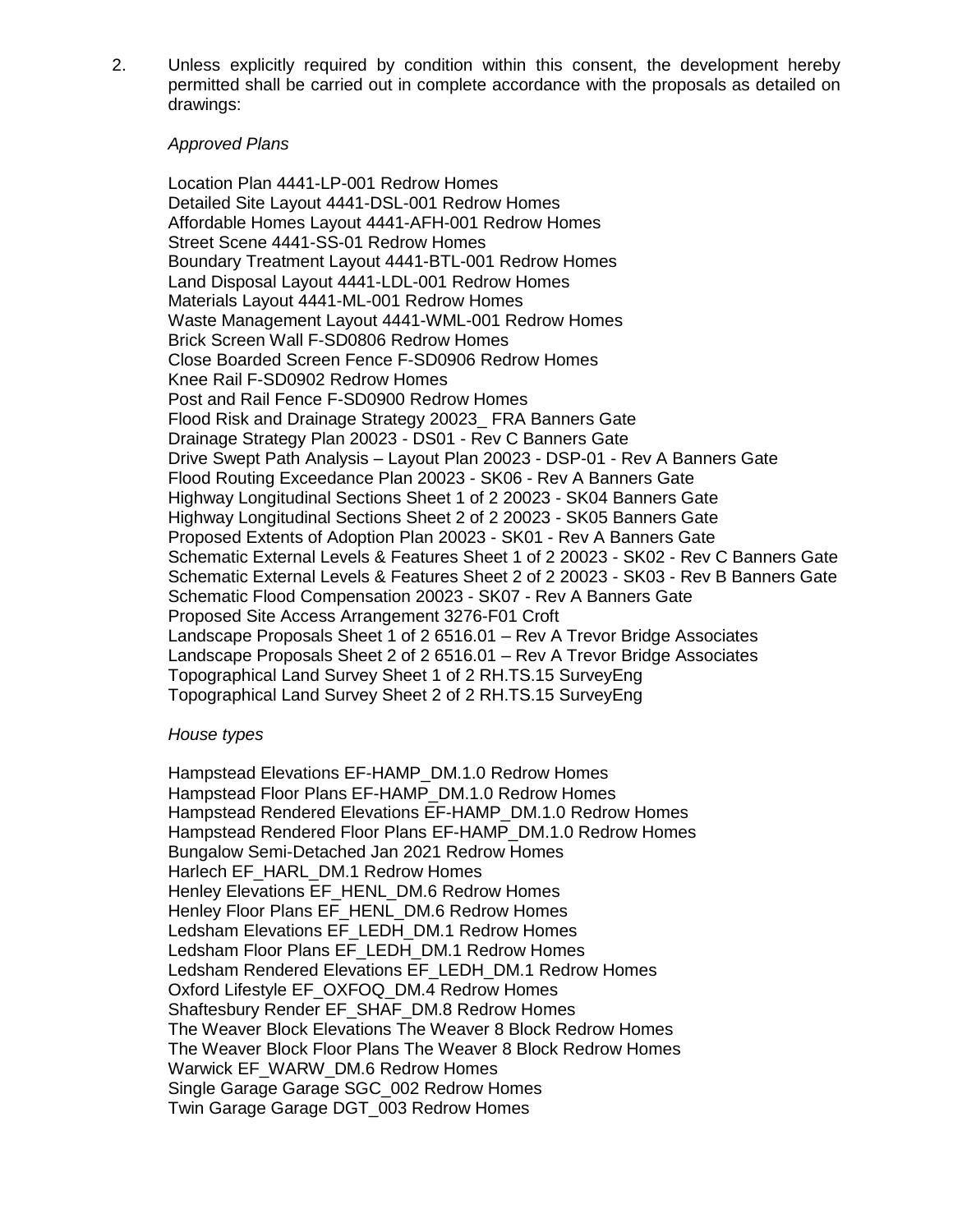REASON: For the avoidance of doubt and to clarify which plans are relevant to the consent hereby approved.

3. The materials to be used on the external surfaces of the development as indicated within the approved details shall be implemented in accordance with the approved details.

REASON: In order that the Local Planning Authority may ensure that the materials to be used are appropriate to the locality and respond positively to the inherent character of the area.

## *Highways*

4. *Construction Management Plan (CMP).*

No development shall take place, including any works of demolition or site clearance, until a Construction Management Plan (CMP) or Construction Method Statement (CMS) has been submitted to, and approved in writing by the local planning authority. The approved plan / statement shall provide:

- 24 Hour emergency contact number;
- Details of the parking of vehicles of site operatives and visitors;
- Details of loading and unloading of plant and materials;
- Arrangements for turning of vehicles within the site;
- Swept path analysis showing access for the largest vehicles regularly accessing the site and measures to ensure adequate space is available and maintained, including any necessary temporary traffic management measures;
- Measures to protect vulnerable road users (pedestrians and cyclists);
- The erection and maintenance of security hoarding including decorative displays and facilities for public viewing, where appropriate;
- Wheel washing facilities;
- Measures to deal with dirt, debris, mud or loose material deposited on the highway as a result of construction;
- Measures to control the emission of dust and dirt during construction;
- Details of a scheme for recycling/disposing of waste resulting from demolition and construction works;
- Construction vehicle routing;
- Delivery, demolition and construction working hours. The approved Construction Management Plan or Construction Method Statement shall be adhered to throughout the construction period for the development.

REASON: In the interests of the safe operation of the adopted highway during the demolition and construction phases.

#### 5. *Construction deliveries outside peak traffic*.

Deliveries to the site shall only be between the hours of 9.30am and 2.30pm Monday to Friday, with no deliveries at weekends of bank holidays

REASON: In the interest of highway safety and to avoid peak traffic on the surrounding highway network.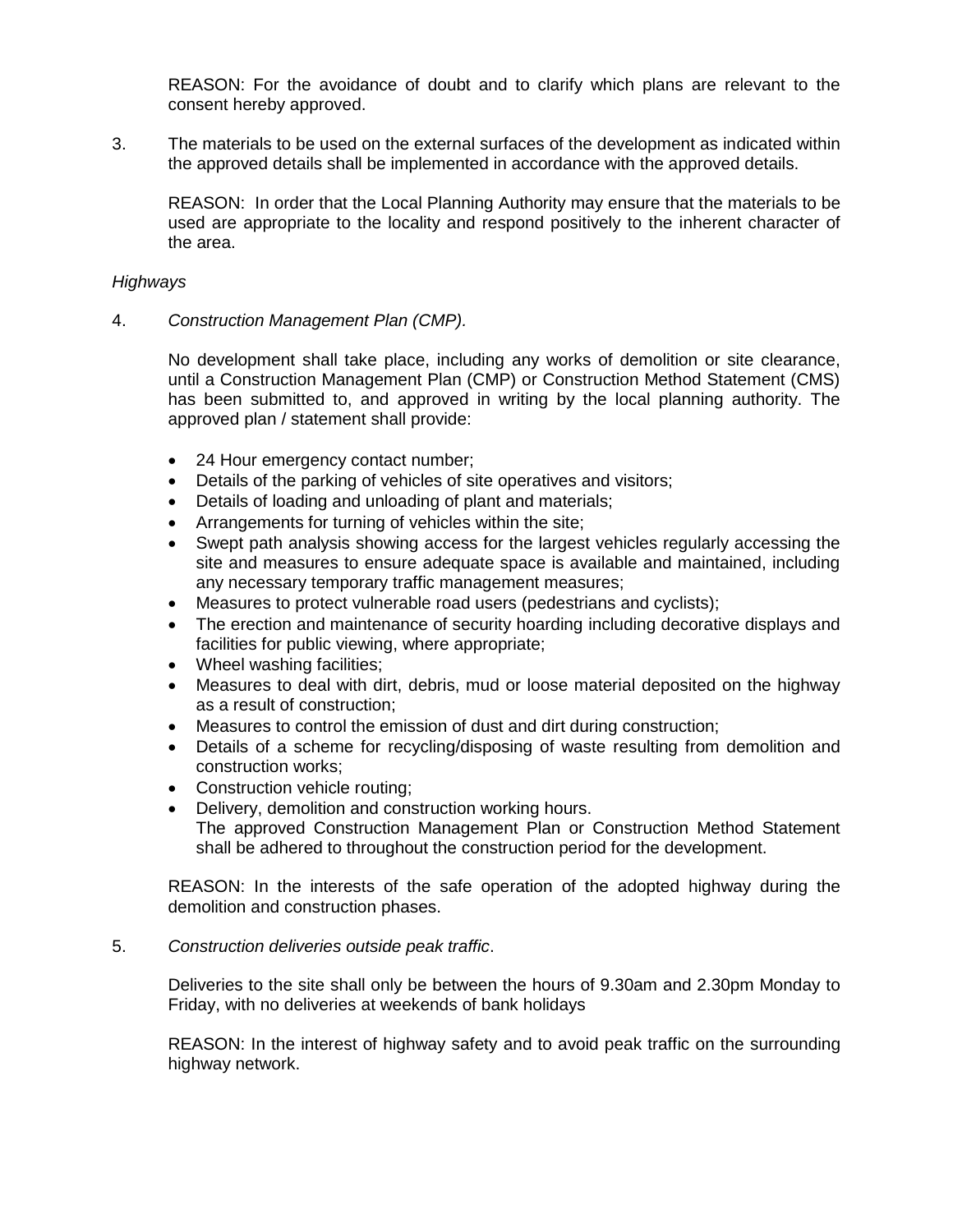### 6. *Wheel washing / mechanical road sweeping.*

For the full period of construction facilities shall be available on site for the cleaning of the wheels of vehicles leaving the site and such equipment shall be used as necessary to prevent mud, stones and debris being carried onto the highway. Provision to sweep the surrounding highway network by mechanical means will be available and the roads adjacent to the site shall be mechanically swept as required during the full construction period.

REASON: To prevent stones, mud and debris being carried onto the public highway to the detriment of road safety.

7. *New road built to base course level.*

The new estate road shall be constructed in accordance with Lancashire County Council's Specification for Construction of Estate Roads to at least base course level before any development takes place within the site.

REASON: To ensure that satisfactory access is provided to the site before the development hereby permitted becomes operative.

8. No dwelling hereby permitted shall be occupied until that part of the service road which provides access to it from the public highway has been constructed in accordance with the approved plans.

REASON: In the interests of highway safety

9. *Management and maintenance of estate streets prior to formal adoption.*

No development shall be commenced until details of the proposed arrangements for future management and maintenance of the proposed streets within the development have been submitted to and approved in writing by the local planning authority. The streets shall thereafter be maintained in accordance with the approved management and maintenance details until such time as an agreement has been entered into under Section 38 of the Highways Act 1980 or a private management and maintenance company has been established.

REASON: In the interest of highway safety; to ensure a satisfactory appearance to the highway's infrastructure serving the approved development; and to safeguard the users of the highway and the visual amenities of the locality.

10. *Submission of details adoptable streets.*

No development shall be commenced until full engineering, drainage, street lighting and constructional details of the streets proposed for adoption have been submitted to and approved in writing by the local planning authority. The development shall, thereafter, be constructed in accordance with the approved details.

REASON: In the interest of highway safety; to ensure a satisfactory appearance to the highway's infrastructure serving the approved development; and to safeguard the visual amenities of the locality and users of the highway.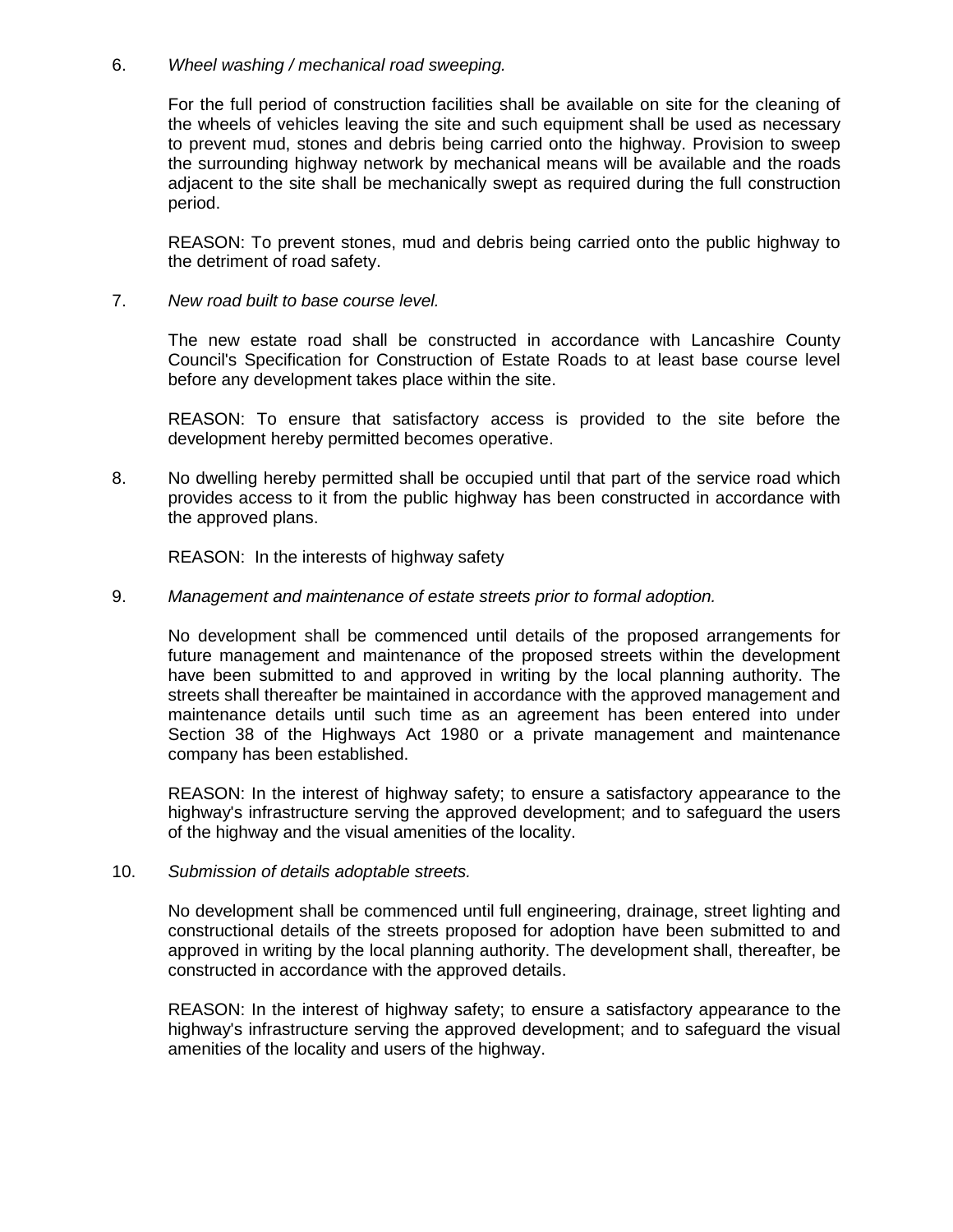### 11. *Off road parking*.

No dwelling hereby permitted shall be occupied or use commenced until the car/vehicle parking area (and any associated turning space) shown on the approved plans has been completed. The parking (and manoeuvring) area(s) shall thereafter always remain available for parking of vehicles associated with the dwelling. Driveways/vehicle parking areas accessed from the adopted highway must be properly consolidated and surfaced in bound porous materials, (not loose stone, gravel or grasscrete) and subsequently maintained in good working order at all times thereafter for the lifetime of the development.

REASON: To ensure satisfactory levels of appropriately constructed off-street parking are achieved within the development and to avoid unnecessary parking on the highway to the detriment of highway safety

12. *Electric vehicle charging points*.

All garage facilities and off-street parking shall include provision of an electrical supply suitable for charging an electric motor vehicle.

REASON: To support sustainable transport objectives and to contribute to a reduction in harmful vehicle emissions.

## 13. *Development in accordance with the submitted Flood Risk Assessment*

The development permitted by this planning permission shall be carried out in accordance with the principles set out within the submitted flood risk assessment and outline drainage strategy (reference: 20023\_FRA Rev 02, dated: 27<sup>th</sup> August 2021). The measures shall be fully implemented prior to first occupation of any dwelling and in accordance with the timing / phasing arrangements embodied within the scheme.

REASON: To ensure satisfactory sustainable drainage facilities are provided to serve the site in accordance with the Paragraphs 163 and 165 of the National Planning Policy Framework, Planning Practice Guidance and Defra Technical Standards for Sustainable Drainage Systems

#### 14. *Final Sustainable Drainage scheme to be submitted*

No development shall commence until a final, detailed surface water sustainable drainage scheme has been submitted to, and approved in writing by, the local planning authority. The sustainable drainage scheme shall be based upon the submitted flood risk assessment and sustainable drainage principles set out in the National Planning Policy Framework, Planning Practice Guidance and Defra Technical Standards for Sustainable Drainage Systems. No surface water shall be allowed to discharge to the public foul sewer(s), either directly or indirectly. The detailed sustainable drainage scheme shall include, as a minimum:

a) Final sustainable drainage plans, appropriately labelled to include:

i. A final surface water drainage layout plan showing all pipe and structure references, dimensions and design levels.

ii. A plan identifying the areas contributing to the surface water drainage network, including surface water flows from outside the curtilage as necessary.

iii. Details of all sustainable drainage components, including landscape drawings showing topography and slope gradient as appropriate.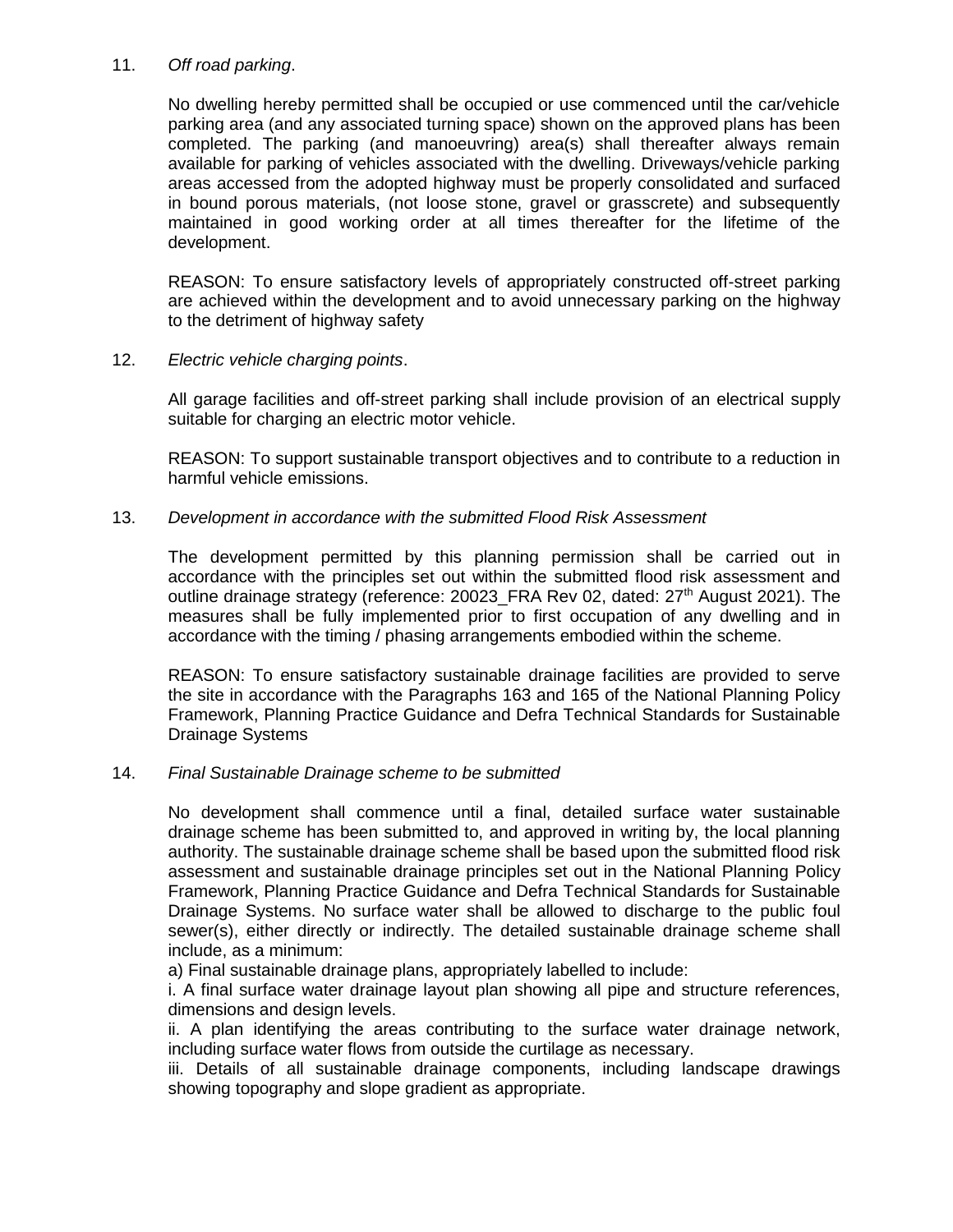iv. Flood water exceedance routes in accordance with Defra Technical Standards for Sustainable Drainage Systems.

v. Finished Floor Levels (FFL) in AOD with adjacent ground levels for all sides of each building.

vi. Details of proposals to collect and mitigate surface water runoff from the development boundary.

vii. Measures taken to manage the quality of the surface water runoff to prevent pollution, protect groundwater and surface waters, and deliver suitably clean water to sustainable drainage components.

b) A full set of sustainable drainage flow calculations for the surface water drainage network.

The calculations must show the full network design criteria, pipeline schedules and simulation outputs for the 1 in 1 year, 1 in 30 year and 1 in 100-year return period, plus an additional 40% allowance for climate change and a 10% allowance for urban creep. Surface water run-off must not exceed a maximum rate of 8.3l/s. The scheme shall be implemented in accordance with the approved details prior to first occupation of any of the approved dwellings.

REASON: To ensure satisfactory sustainable drainage facilities are provided to serve the site in accordance with the Paragraphs 163 and 165 of the National Planning Policy Framework, Planning Practice Guidance and Defra Technical Standards for Sustainable Drainage Systems.

## 15. *Construction Phase Surface Water Management Plan*

No development shall commence until details of how surface water and pollution prevention will be managed during each construction phase have been submitted to and approved in writing by the local planning authority. Those details shall include, as a minimum:

a) Measures taken to ensure surface water flows are retained on-site during construction phase(s) and, if surface water flows are to be discharged, they are done so at a restricted rate to be agreed with the Lancashire County Council LLFA.

b) Measures taken to prevent siltation and pollutants from the site into any receiving groundwater and/or surface waters, including watercourses, with reference to published guidance. The development shall be constructed in accordance with the approved details.

REASONS:

- 1. To ensure the development is served by satisfactory arrangements for the disposal of surface water during each construction phase(s) so it does not pose an undue flood risk on site or elsewhere;
- 2. To ensure that any pollution arising from the development as a result of the construction works does not adversely impact on existing or proposed ecological or geomorphic condition of water bodies.

## 16. *Operation and Maintenance Plan & Verification Report of Constructed Sustainable Drainage System*

No building hereby permitted shall be occupied until a Verification Report and Operation and Maintenance Plan for the lifetime of the development, pertaining to the surface water drainage system and prepared by a suitably competent person, has been submitted to and approved in writing by the Local Planning Authority.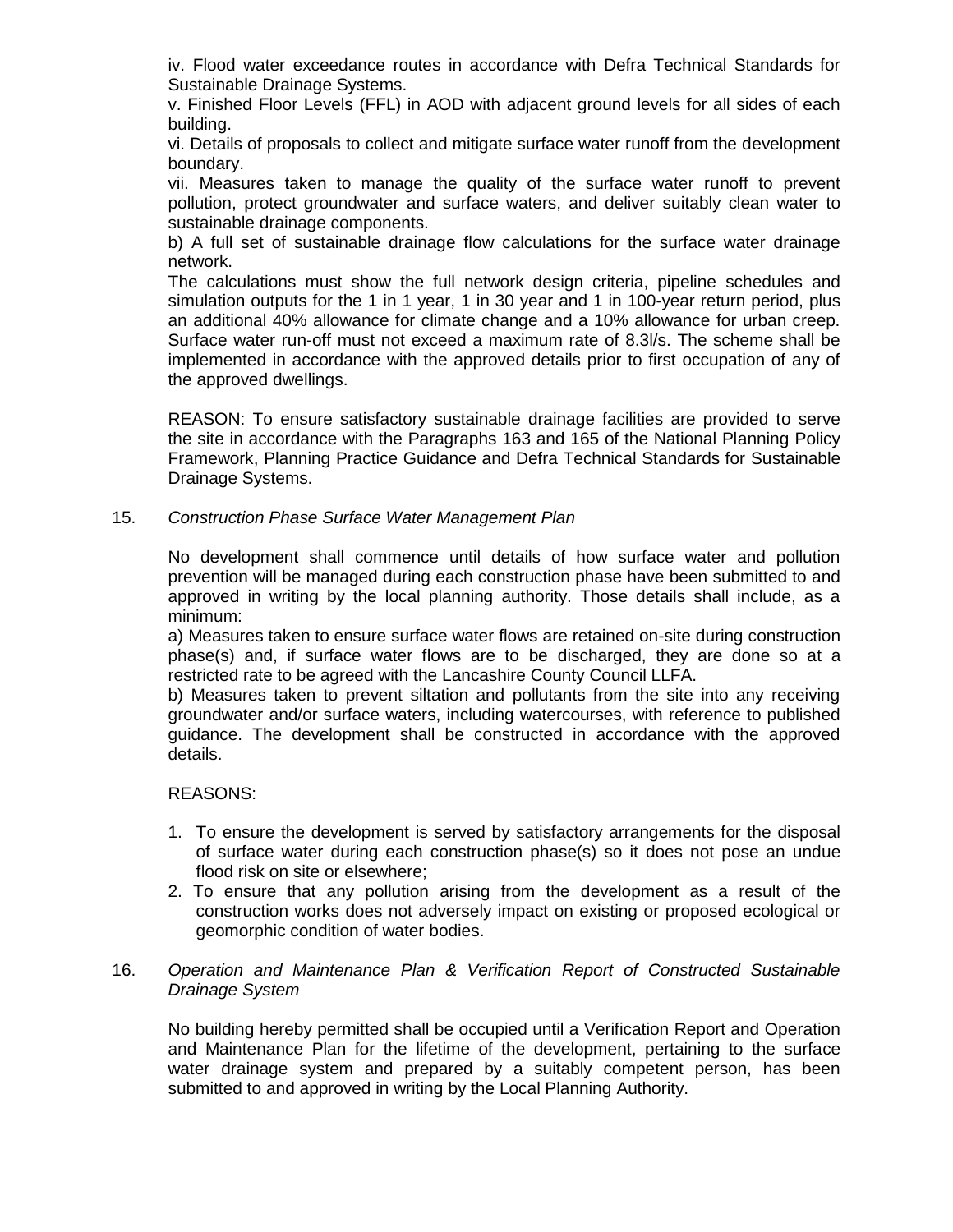The Verification Report must demonstrate that the sustainable drainage system has been constructed as per the agreed scheme (or detail any minor variations), and contain information and evidence (including photographs) of details and locations (including national grid reference) of inlets, outlets and control structures; landscape plans; full as built drawings; information pertinent to the installation of those items identified on the critical drainage assets drawing; and, the submission of an final 'operation and maintenance manual' for the sustainable drainage scheme as constructed.

Details of appropriate operational, maintenance and access requirements for each sustainable drainage component are to be provided, with reference to published guidance, through an appropriate Operation and Maintenance Plan for the lifetime of the development as constructed. This shall include arrangements for adoption by an appropriate public body or statutory undertaker, and/or management and maintenance by a Management Company and any means of access for maintenance and easements, where applicable.

Thereafter the drainage system shall be retained, managed and maintained in accordance with the approved details.

REASON: To ensure that flood risks from development to the future users of the land and neighbouring land are minimised, together with those risks to controlled waters, property and ecological systems, and to ensure that the development as constructed is compliant with and subsequently maintained pursuant to the requirements of Paragraph 165 of the National Planning Policy Framework.

#### 17. *Surface water*

No development shall commence until a surface water drainage scheme has been submitted to and approved in writing by the Local Planning Authority. The drainage scheme must include:

(i) An investigation of the hierarchy of drainage options in the National Planning Practice Guidance (or any subsequent amendment thereof). This investigation shall include evidence of an assessment of ground conditions and the potential for infiltration of surface water;

(ii) A restricted rate of discharge of surface water agreed with the local planning authority (if it is agreed that infiltration is discounted by the investigations); and

(iii) A timetable for its implementation. The approved scheme shall also be in accordance with the Non-Statutory Technical Standards for Sustainable Drainage Systems (March 2015) or any subsequent replacement national standards. The development hereby permitted shall be carried out only in accordance with the approved drainage scheme.

REASON: To promote sustainable development, secure proper drainage and to manage the risk of flooding and pollution.

#### 18. *Foul water*

Foul and surface water shall be drained on separate systems.

REASON: To secure proper drainage and to manage the risk of flooding and pollution.

#### 19. *Sewer Protection and Diversion*

No construction shall commence (including any earthworks) until details of the means of ensuring the water main that is laid within the site boundary is protected from damage as a result of the development have been submitted to and approved in writing by the Local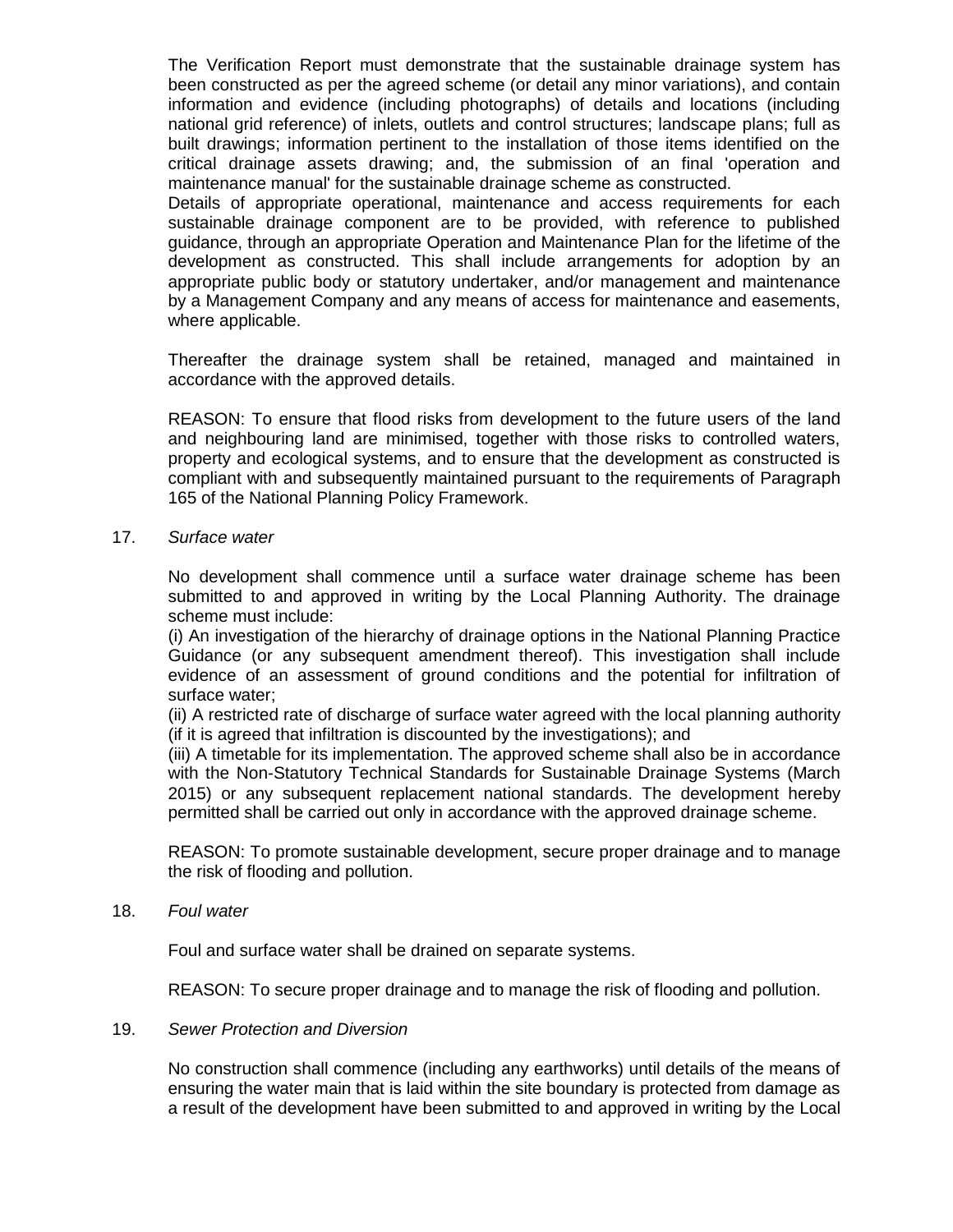Planning Authority in writing. The details shall include a survey that identifies the exact location of all sewers in the red line boundary, the potential impacts on the assets from construction activities (including the construction compound), the impacts post completion of the development on the sewer infrastructure within the site and identify mitigation measures, including a timetable for implementation, to protect and prevent any damage to the sewers both during construction and post completion of the development. Any mitigation measures shall be implemented in full prior to commencement of development in accordance with the approved details and timetable and shall be retained thereafter for the lifetime of the development. In the event that the survey of sewer infrastructure identifies the buildings/plots as within a 3 metre standoff either side of the asset (6 metres in total), the developer shall submit evidence to the Local Planning Authority that a diversion has been agreed with the relevant statutory undertaker and that the approved works have been undertaken prior to the commencement of development.

REASON: In the interest of public health and to ensure protection of the public sewer network.

#### 20. *Landscaping*

The landscaping proposals hereby approved (Drawing: 6516.01 – Rev A) shall be implemented in the first planting season following occupation or use of the development, whether in whole or part and shall be maintained thereafter for a period of not less than 10 years to the satisfaction of the Local Planning Authority.

This maintenance shall include the replacement of any tree or shrub which is removed, or dies, or is seriously damaged, or becomes seriously diseased, by a species of similar size to those originally planted.

All trees/hedgerow shown as being retained within the approved details shall be retained as such in perpetuity.

REASON: To ensure the proposal is satisfactorily landscaped and trees/hedgerow of landscape/visual amenity value are retained as part of the development.

## 21. *Tree Protection*

During the construction period, all trees to be retained shall be protected in accordance with British Standard BS 5837:2012 or any subsequent amendment to the British Standard to the satisfaction of the Local Planning Authority.

REASON: To protect trees/hedging of landscape and visual amenity value on and adjacent to the site or those likely to be affected by the proposed development hereby approved.

### 22. *Bat and Bird Boxes*

Notwithstanding the submitted details, no development, including any site preparation, demolition, scrub/hedgerow clearance or tree works/removal shall commence or be undertaken on site until details of the provisions to be made for building dependent species of conservation concern, artificial bird nesting boxes and artificial bat roosting sites have been submitted to, and approved in writing by the Local Planning Authority.